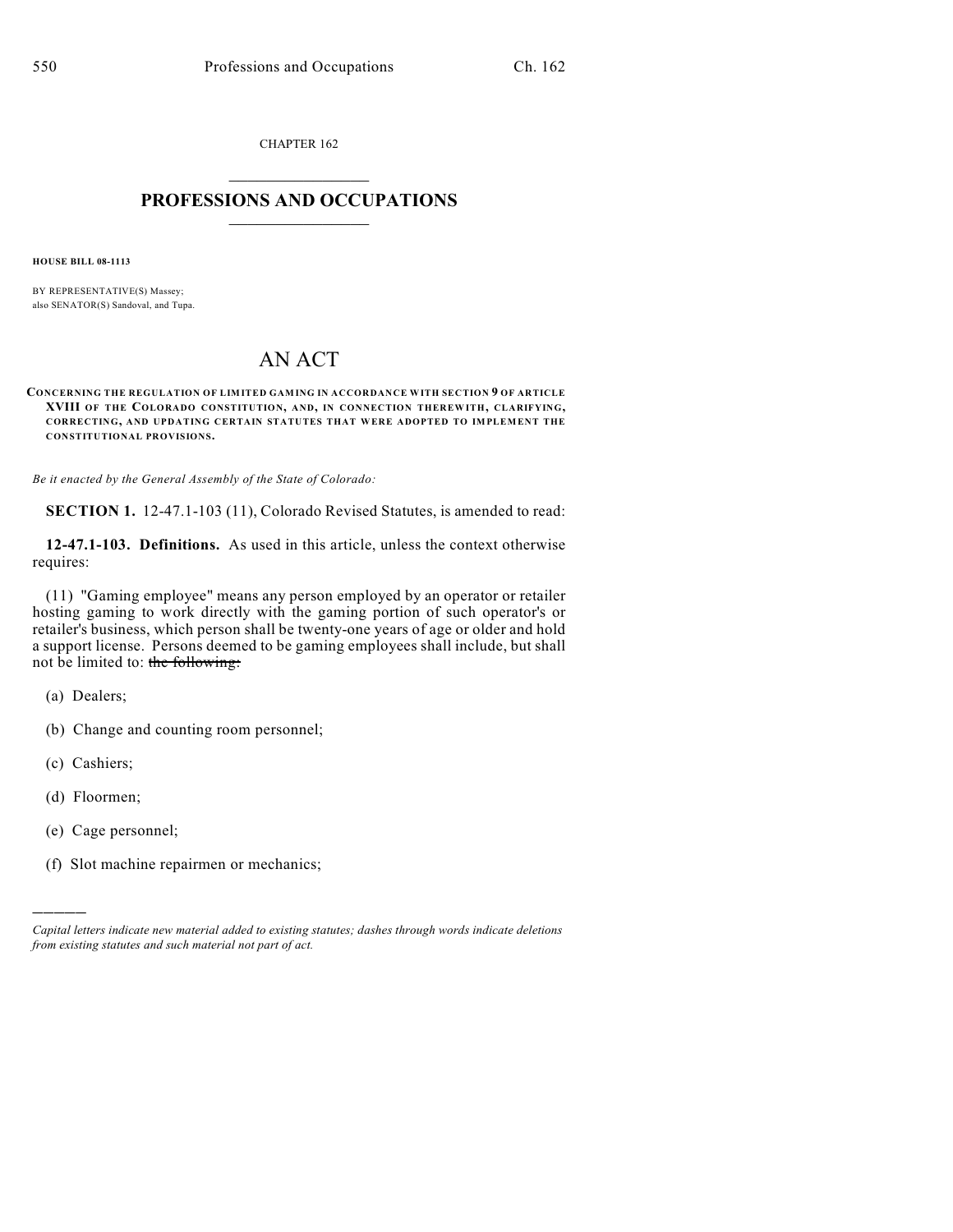(g) Persons who accept or transport revenue from a slot, blackjack, or poker table drop or dropbox;

- (h) Security personnel;
- (i) Shift or pit bosses;
- (j) Floor managers;
- (k) Supervisors;
- (l) Slot machine and slot booth personnel;

(m) Any person involved in the handling, counting, collecting, or exchanging of money, property, checks, credit, or any representative of value, including, WITHOUT LIMITATION:

(I) Any coin, token, chip, cash premium, merchandise, redeemable game credits, or any other thing of value; or

(II) THE payoff from any game,  $\frac{1}{2}$  gaming, or  $\frac{1}{2}$  gaming device; and

(n) Such other persons as the commission shall by rule or regulation determine.

**SECTION 2.** 12-47.1-203 (2) (j), (2) (k), (2) (l), and (2) (m), Colorado Revised Statutes, are amended to read:

**12-47.1-203. Director - qualification - powers and duties.** (2) In addition to the duties imposed upon the director elsewhere in this part 2, the director shall:

(j) Annually prepare and submit to the commission, for its approval, a proposed budget for the NEXT succeeding fiscal year, which budget shall set forth a complete financial plan for all proposed expenditures and anticipated revenues of the division;

(k) Take such action as may be determined by the commission to be necessary to protect the security and integrity of limited gaming; AND

(l) Perform any other lawful acts which the commission may consider necessary or desirable in order to carry out the purposes and provisions of this article. and

(m) Annually prepare and submit to the commission, for its approval, a proposed budget for the ensuing fiscal year, which budget shall present a complete financial plan setting forth all proposed expenditures and anticipated revenues of the division.

**SECTION 3.** 12-47.1-204 (3), Colorado Revised Statutes, is amended to read:

**12-47.1-204. Investigator - peace officers.** (3) The investigators of the division, including the director of the division, shall be considered peace officers, as described in sections  $16-2.5-101$  and  $16-2.5-122$ ,  $16-2.5-123$ , C.R.S. The executive director of the department of revenue shall be considered a peace officer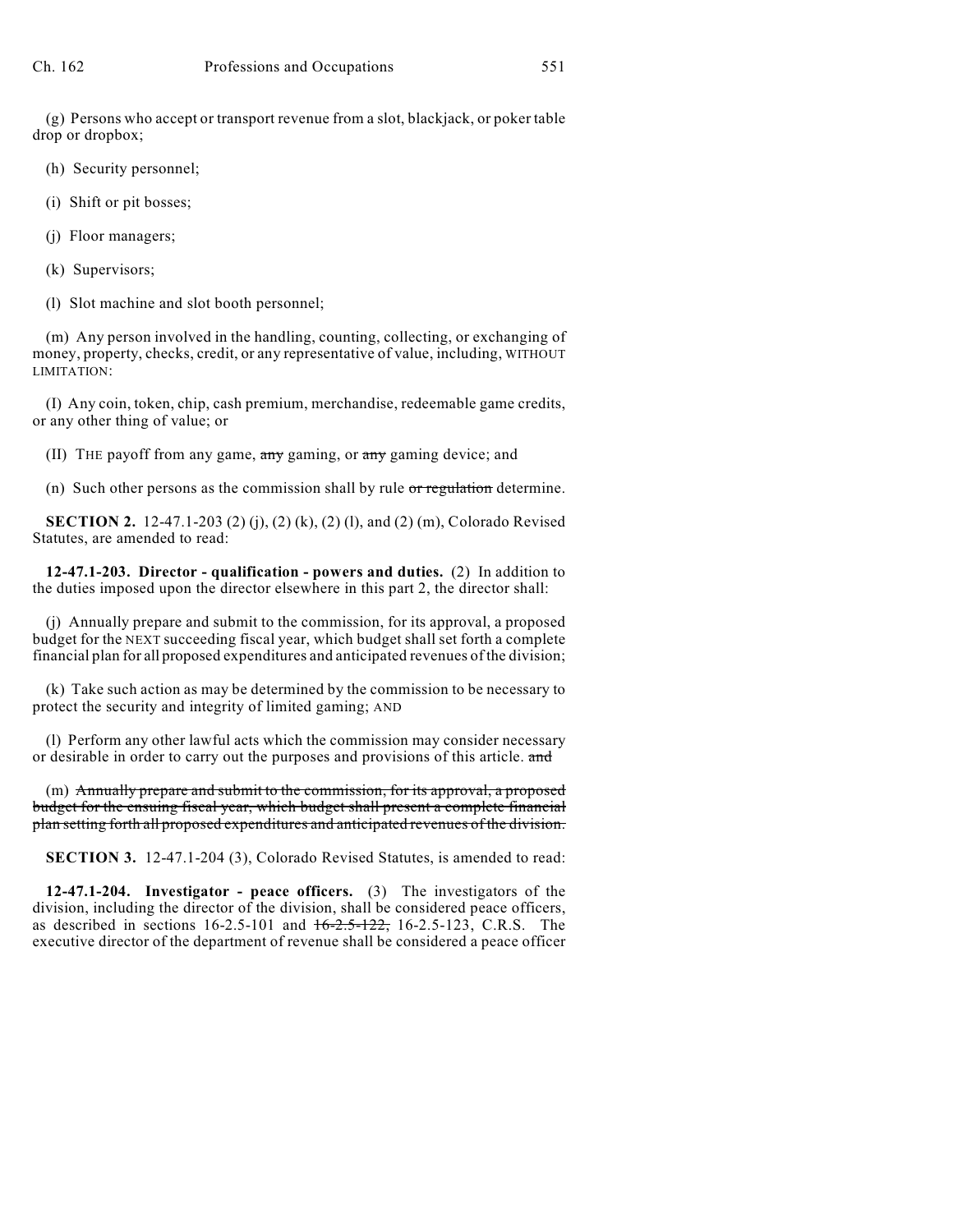as described in sections 16-2.5-101 and 16-2.5-121, C.R.S.

**SECTION 4.** 12-47.1-507, Colorado Revised Statutes, is amended to read:

**12-47.1-507. Temporary or conditional licenses.** The commission may issue temporary or conditional licenses for up to a maximum of six months, or shorter periods, with respect to all licenses authorized under this article.

**SECTION 5.** 12-47.1-509, Colorado Revised Statutes, is amended to read:

**12-47.1-509. Licensed premises - retail floor plan - definitions.** (1) For purposes of this section, "retail floor plan" means a physical layout of the inside of the building in which limited gaming will take place, which shall show the location of the licensed premises within the building.

(2) The retail floor plan shall be submitted to the commission with an applicant's application for a retail gaming license. Approval of the retail floor plan is subject to commission rules and those rules pertaining to the public health, safety, good order, and general welfare of the cities of Central, Black Hawk, and Cripple Creek. All gaming devices shall be located within the licensed premises of a business.

(3) A licensed retailer may change the physical location of the licensed premises with THE APPROVAL OF THE commission, or THE director, approval, OR THE DIRECTOR'S DESIGNEE; however, in no event shall the licensed premises as modified violate any provision of this article or consist of more than two noncontiguous areas on one floor. Failure of the commission, or the director, OR THE DIRECTOR'S DESIGNEE to deny an application to relocate the licensed premises in a building, within thirty days of such application, shall be deemed an approval thereof.

**SECTION 6.** 12-47.1-510 (1) (c) (II), Colorado Revised Statutes, is amended to read:

**12-47.1-510. License - disqualification - criteria.** (1) The commission shall deny a license to any applicant who is disqualified for licensure on the basis of any of the following criteria:

(c) Conviction of the applicant, or any of its officers or directors, or any of its general partners, or any stockholders, limited partners, or other persons having a financial or equity interest of five percent or greater in the applicant, of any of the following:

(II) Service of a sentence upon conviction of any misdemeanor gambling-related offense or misdemeanor theft by deception in a correctional facility, city or county jail, or community correctional facility or under the supervision of the state board of parole or any probation department within ten years prior to the date of the application, NOTWITHSTANDING SECTION 24-5-101, C.R.S.;

**SECTION 7.** 12-47.1-525 (1), Colorado Revised Statutes, is amended to read:

**12-47.1-525. Suspension or revocation of license - grounds - penalties.** (1) (a) ANY LICENSE GRANTED PURSUANT TO THIS ARTICLE MAY BE REVOKED FOR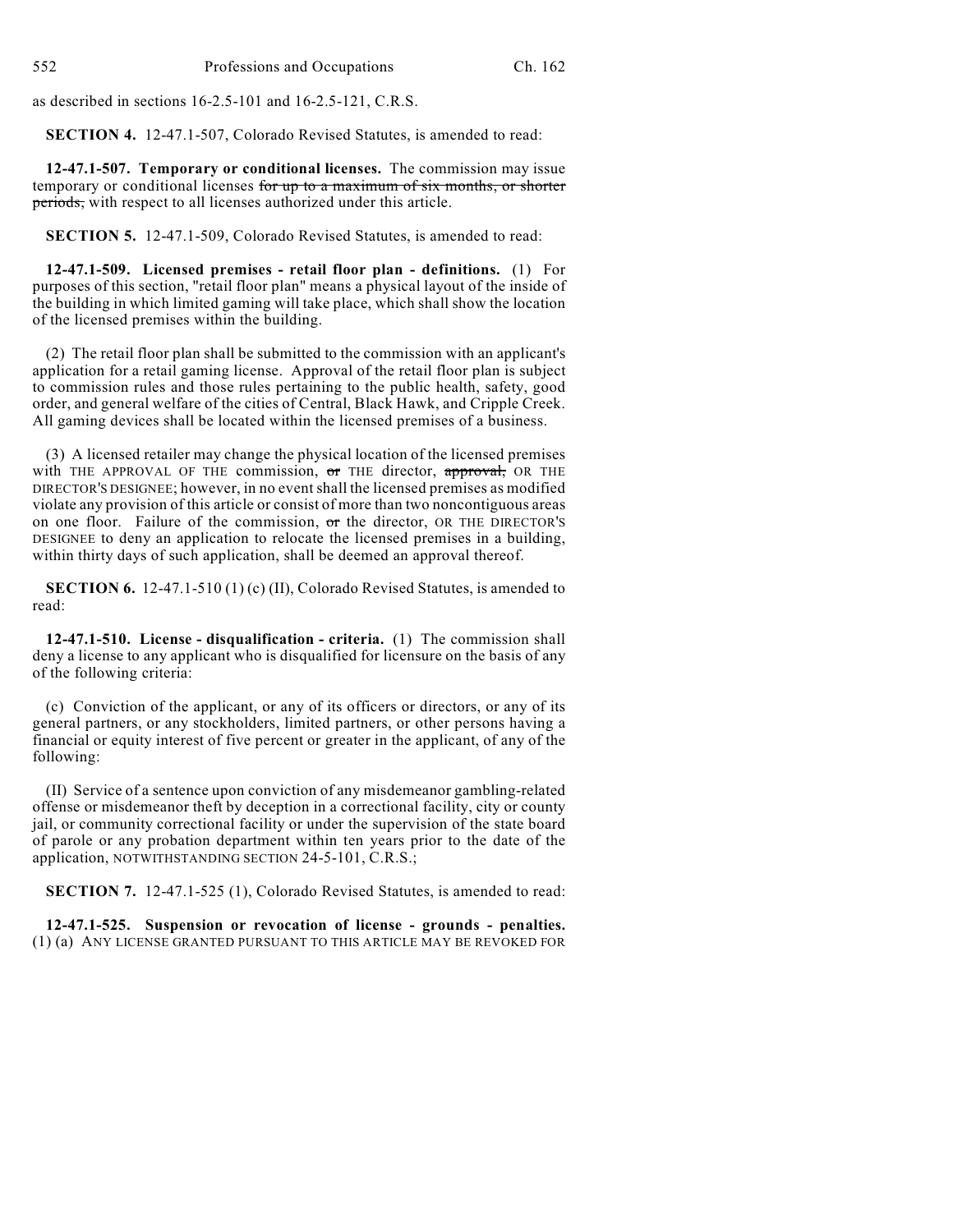ANY CAUSE THAT WOULD HAVE PREVENTED ITS ISSUANCE, INCLUDING THOSE CAUSES SET FORTH IN SECTIONS 12-47.1-510 AND 12-47.1-801.

(b) Any license granted pursuant to this article may be suspended for up to  $s$ ix months or revoked for any cause that would have prevented its issuance, or for any violation by the licensee or any officer, director, agent, member, or employee of a licensee of this article, any rule promulgated by the commission, any provision of part 6 of article 35 of title 24, C.R.S., or any rule promulgated by the executive director of the department of revenue pursuant to section 24-35-607 (3), C.R.S., or for conviction of a crime, involving moral turpitude or a felony, after notice to the licensee and a hearing upon proof by a preponderance of the evidence as determined by the commission. In addition to revocation or suspension, or in lieu of revocation or suspension, the commission may impose a reprimand or a monetary penalty not to exceed the following amounts:

 $\overrightarrow{(a)}$  (I) If the licensee is a slot machine manufacturer or distributor, the amount of one hundred thousand dollars;

 $\left(\frac{b}{b}\right)$  (II) If the licensee is an operator, the amount of twenty-five thousand dollars;

 $\overline{(c)}$  (III) If the licensee is a retailer, the amount of twenty-five thousand dollars;

 $(d)$  (IV) If the licensee is a key employee, the amount of five thousand dollars;

 $(e)$  (V) If the licensee holds a support license, the sum of two thousand five hundred dollars.

**SECTION 8.** 12-47.1-602, Colorado Revised Statutes, is amended to read:

**12-47.1-602. Return and remittance.** Not later than fifteen days following the end of each retail month, each gaming licensee LICENSED RETAILER shall make a return and remittance to the director on forms prescribed and furnished by the director. The director may grant an extension of not more than five days for filing a return and remittance; except that the director shall not grant more than two extensions during any one-year period. Unless an extension is granted, a penalty or interest under section 12-47.1-604 shall be paid if a return or remittance is not made on time.

**SECTION 9.** 12-47.1-801 (2), Colorado Revised Statutes, is amended to read:

**12-47.1-801. Slot machine manufacturers or distributors, operators, retailers, key employees, support licensees, persons contracting with the commission or division - criteria.** (2) Each of the persons described in subsection (1) of this section shall be:

(a) A person of good moral character, honesty, and integrity notwithstanding the provisions of section 24-5-101, C.R.S.;

(b) A person whose prior activities, criminal record, reputation, habits, and associations do not pose a threat to the public interests of this state or to the control of gaming or create or enhance the dangers of unsuitable, unfair, or illegal practices,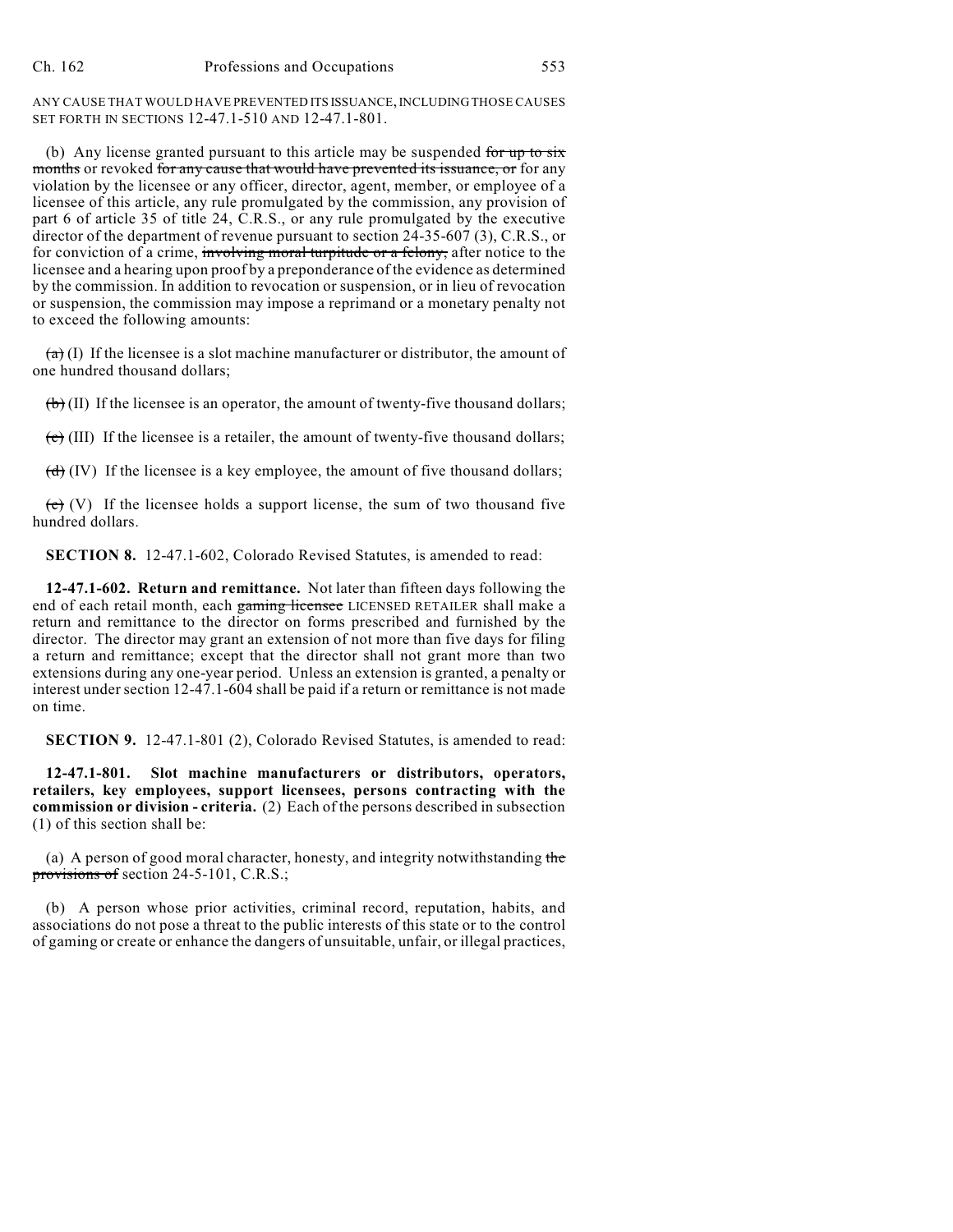methods, and activities in the conduct of gaming or the carrying-on of the business or financial arrangements incidental to the conduct of gaming;

(c) A person who has not served a sentence upon conviction of  $\pi$  ANY felony, MISDEMEANOR GAMBLING-RELATED OFFENSE, MISDEMEANOR THEFT BY DECEPTION, OR MISDEMEANOR INVOLVING FRAUD OR MISREPRESENTATION in a correctional facility, city or county jail, or community correctional facility or under the supervision of the state board of parole or any probation department within ten years prior to the date of applying for a license pursuant to this article, notwithstanding the provisions of section 24-5-101, C.R.S.;

(d) A PERSON WHO HAS NOT SERVED A SENTENCE UPON CONVICTION OF ANY GAMBLING-RELATED FELONY, FELONY INVOLVING THEFT BY DECEPTION, OR FELONY INVOLVING FRAUD OR MISREPRESENTATION IN A CORRECTIONAL FACILITY, CITY OR COUNTY JAIL, OR COMMUNITY CORRECTIONAL FACILITY OR UNDER THE SUPERVISION OF THE STATE BOARD OF PAROLE OR ANY PROBATION DEPARTMENT, NOTWITHSTANDING SECTION 24-5-101, C.R.S.;

 $(d)$  (e) A person who has not been found to have seriously or repeatedly violated the provisions of this article or any rule or regulation promulgated pursuant to this article; and has not knowingly made a false statement of material facts to the commission, its legal counsel, or any employee of the division.

**SECTION 10.** 12-47.1-814 (2), Colorado Revised Statutes, is amended to read:

**12-47.1-814. Key employee - support license.** (2) It is unlawful for any person holding a key employee or support license to participate in limited gaming in the gaming establishment where such licensee is employed OR IN ANY OTHER GAMING ESTABLISHMENT OWNED BY THE LICENSEE'S EMPLOYER; except that such licensee may participate in limited gaming if such participation is performed as part of such licensee's employment responsibilities.

**SECTION 11.** 12-47.1-818 (2), Colorado Revised Statutes, is amended to read:

**12-47.1-818. Approval of rules for certain games.** (2) No licensee shall offer poker OR BLACKJACK, or any variation game thereof, without prior approval of the game by the commission.

**SECTION 12. Repeal.** 12-47.1-1601 (1) (b) and (1) (c), Colorado Revised Statutes, are repealed as follows:

**12-47.1-1601. Local government limited gaming impact fund.** (1) (b) Following the final distribution of moneys from the contiguous county limited gaming impact fund made pursuant to section 12-47.1-1401, but in no event later than June 30, 1998, any unencumbered moneys remaining in the contiguous county limited gaming impact fund shall be transferred to the fund created by  $parazraph (a) of this subsection (1).$ 

(c) Following the final distribution of moneys from the municipal gaming impact fund made pursuant to section 12-47.1-1501, but in no event later than August 31, 2002, any moneys remaining in the municipal gaming impact fund shall be